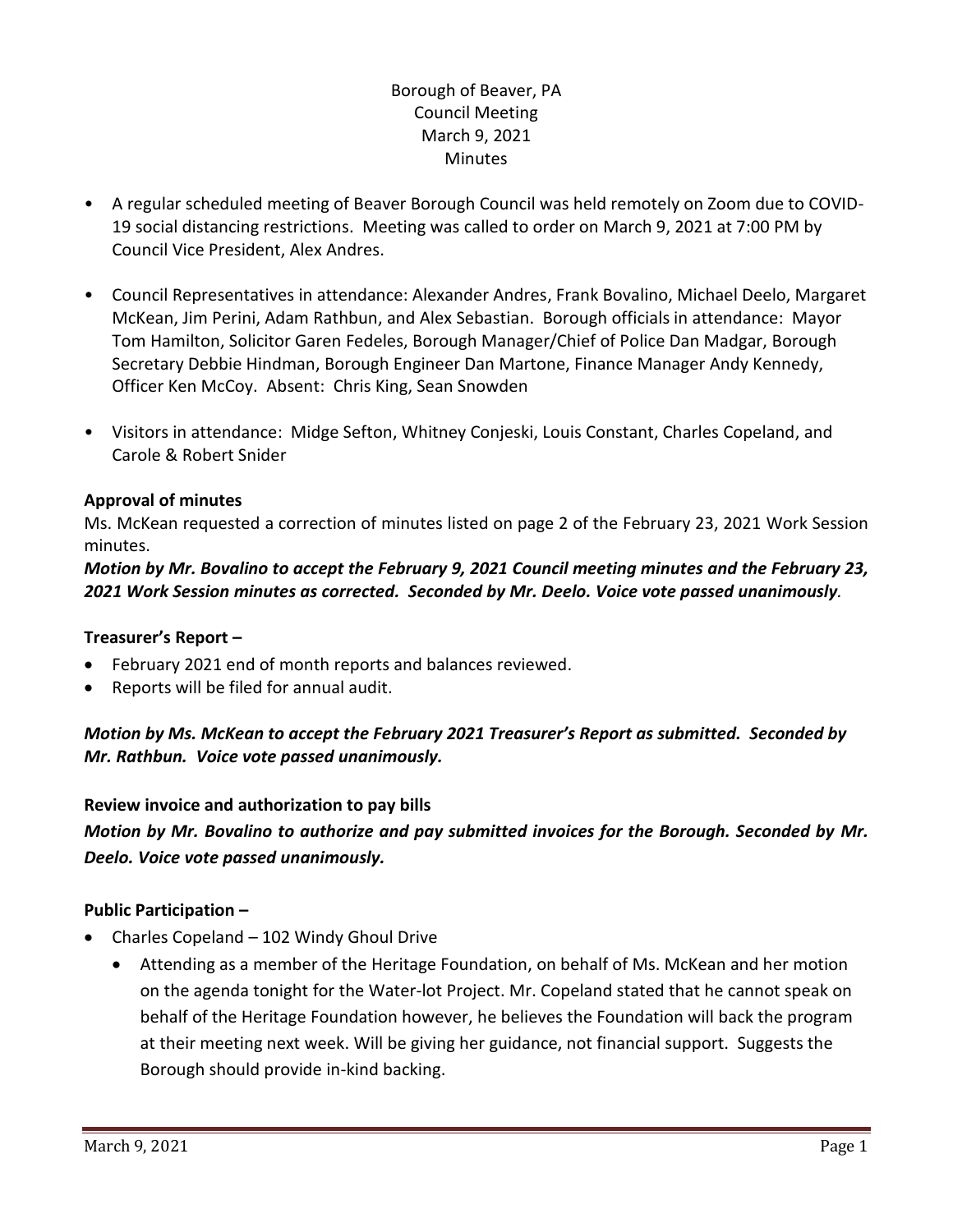# **Reports – Commissions / Authorities**

**Council of Governments (COG) –** Reported by Mr. Andres

February 2021 minutes enclosed in council packet.

# **Civil Service Commission –** No report

# **Zoning Hearing Board (ZHB) –** No report

# **Planning Commission –** Reported by Mr. Martone

- February 15, 2021 draft minutes included in council packet.
- Short-Term Rental Ordinance for Beaver Borough will be discussed at the next Work Session. Several Planning Commission members will be in attendance.
	- Mr. Perini asked to have the Planning Commission review the February 23, 2021 Work Session minutes, page 4 documented discussion prior to the next Work Session.
- Quay Park Plans on having the new sidewalks laid out to be installed by the Highway Department sometime this spring.
	- Stage design is being completed by Mr. Renninger
	- Mr. Madgar Mr. O'Leary confirmed with the doners of Friends of Beaver Parks approved the paying for the construction of the stage, lighting, electrical, tree trimming, landscaping and other amenities with the \$60,000-\$70,000 already donated.

# **Tree Commission –**

- Mr. Madgar Reminder that council approved \$5,000 for Mark Rohm to trim trees or remove trees, as approved by the Shade Tree Commission, that our Highway Department cannot reach.
	- o Arbor Day is scheduled in April following State and CDC guidelines.

# **Code Enforcement Officer Report –**

February 2021 report from Code Enforcement Officer enclosed in council packet.

# **Historic Architectural Review Board (HARB) –** Reported by Mr. Deelo

 Attended last HARB meeting regarding the recommendations the Historical Preservation Commission has for the Borough's current Historic Preservation Ordinance. HARB will be presenting these changes to the Planning Commission then the Planning Commission will recommend changes to the Borough Council. Looking to expand the areas of interest to new construction and rehabilitation of residential and commercial.

# **Municipal Authority –** Reported by Mr. Deelo

- Reviewed the February 17, 2021 meeting minutes enclosed in council packet.
	- Disinfectant system will be changed during the first quarter of this year from chlorine gas to sodium hypochlorite.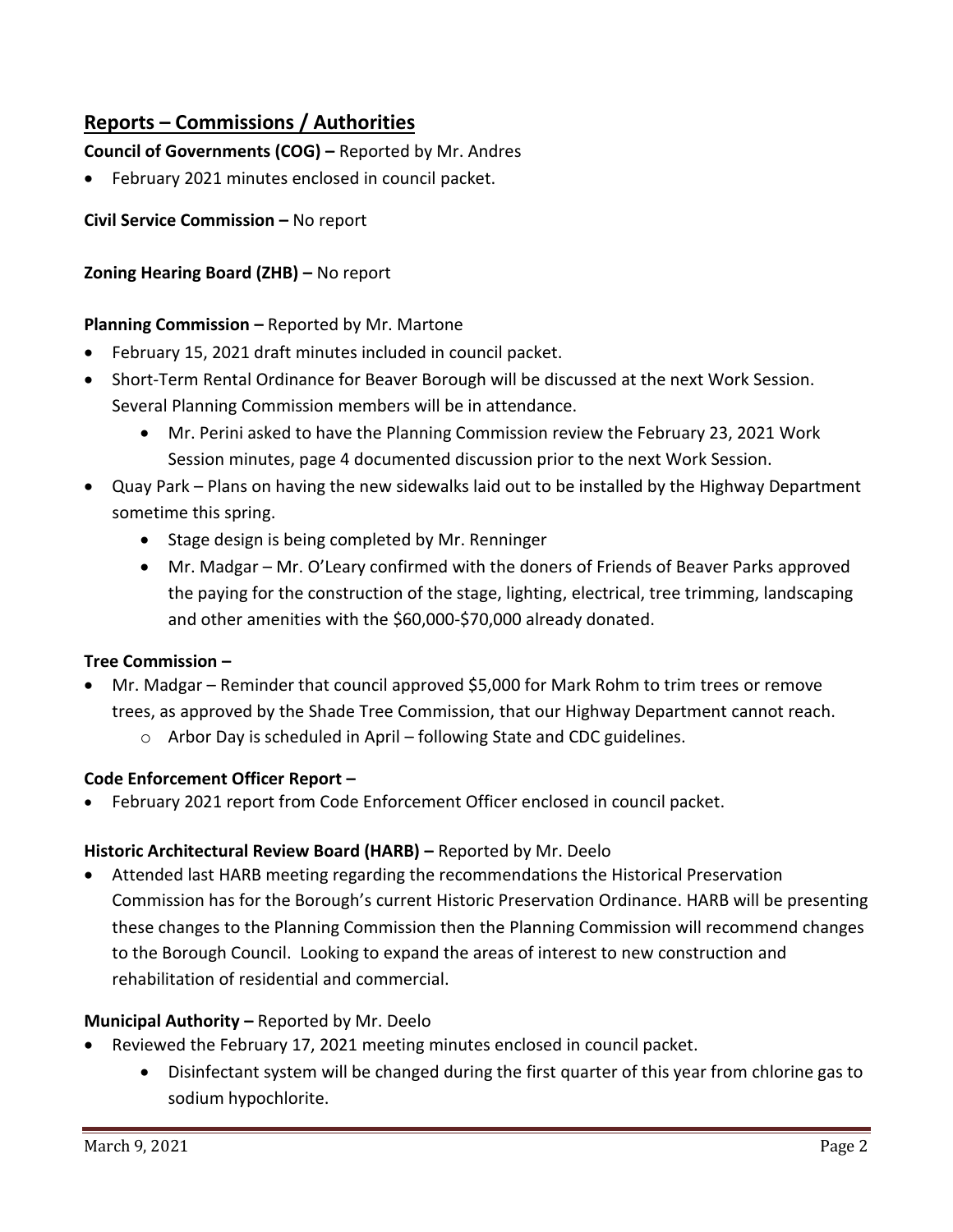# **Council Committee Reports**

#### **Shaw Park/Pool –**

- Mr. Andres Would like to keep the Pool Committee together and add a Financial Exploratory Committee.
	- $\circ$  Mr. Rathbun The Borough does not have the resources to fund this project, it will take community fundraising efforts and grant options to complete the project. Estimated 3-4 years at the minimum. Suggests this conversation be continued at the next Work Session.

### **Public Safety / Code Enforcement –** No report

#### **Finance** – Reported by Mr. Perini

- Mr. Perini asked Solicitor Fedeles who he can talk to regarding the understanding of what property owners can expect after the reassessment.
- Solicitor Fedeles stated the County plans to gather the data, come up with an assessed value for each parcel throughout the county then hold seminars and work sessions to give the public an overview of the process and what to expect. Everyone will receive a proposed assessment in the spring of 2022. At that time, if the property owner has any questions, they'll be able to contact the County to explain the value of their assessed property. The taxed assessed values are then scheduled for 2023.

#### **Highways –**

- Mr. Martone –Youngblood Paving will be completing the professional patch work on  $4<sup>th</sup>$  Street next week then professional patches will start on College Avenue and River Road. Mid to late April will mill or overlay 4<sup>th</sup> Street.
- Mayor Hamilton Reached out to Representative Kahl to repair state road in front of Wendy's and on Market Street between 4<sup>th</sup> and 7<sup>th</sup> Street.

#### **General Government –**

 Mr. Andres – Suggests to revisit the 5-year plan with a rough outline of what projects to prioritize and what projects can wait until later.

#### **Recreation –** No report

# **Reports**

#### **Manager's/Police Report –** Reported by Mr. Madgar

- Reviewed Borough Manager report provided in council packet.
- Meeting with a representative of the Beaver County Waste who also works with DEP
	- $\circ$  Still waiting on the DEP 902 Recycling Grant in the amount of \$101,250 for the leaf machine and recycling bins.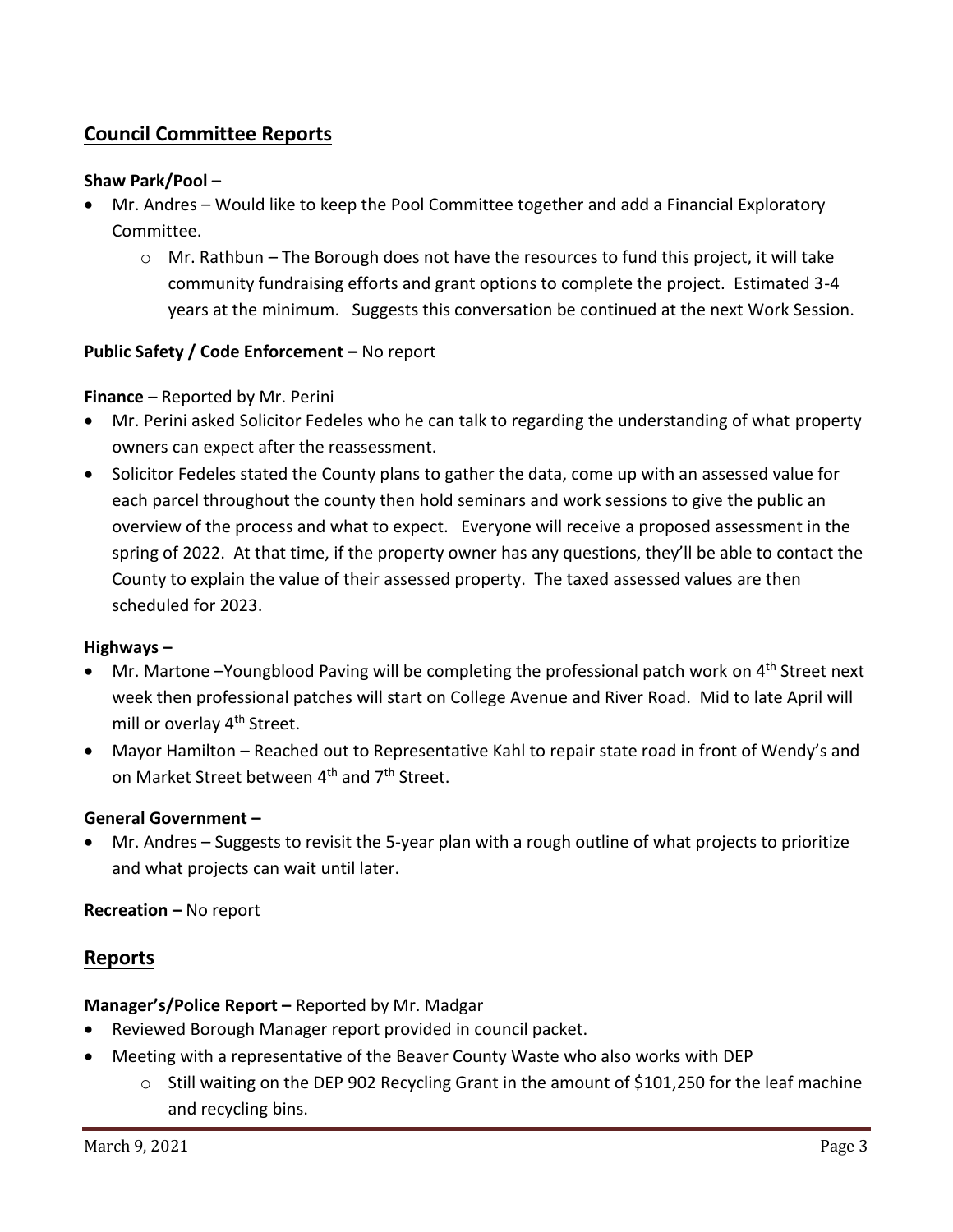- $\circ$  Not eligible for any other grants until next year. However, meeting with the representative to make sure we are meeting DEP guidelines regarding the new recycling area, we can track our expenses (concrete, dividers, signage, etc.) and submit for reimbursement.
- $\circ$  Clock Tower Need to repair and add possible enhancements for speakers for public service announcements, music, etc. Chamber of Commerce stated they may be interested in supporting the effort as well.

# **President's Report –** Reported by Mr. Andres

- Read a statement from President Snowden regarding the Water-lot Project motion on the agenda:
	- $\circ$  My suggestion would be for counsel to at the very least table this discussion until we have more clarification to whether or not the Heritage Foundation is will to pay this and or what is the overall goal with the water lot. We are basically being asked to vote on a blank check where we will fill in the amount at a later date. With the current financial situation the borough is facing, I do not believe that we should be spending money in this manner.

**Mayor Hamilton –** Reported under the Highway Department section

### **Fire Department** –

 Solicitor Fedeles and Mr. Madgar stated a meeting with Fire Chief Grosskopf and Municipal Authority will be in the near future regarding the location of the Fire Departments training locations.

# **Emergency Management Coordinator - Reported by Mr. Perini**

Will not have the normal June exercise due to COVID-19.

# **Borough Engineer and Borough Municipal Authority Engineer –**

- Borough Engineer February 2021 report included in packet.
- Municipal Authority Engineer mid-January 2021 through mid-February 2021 report included in packet.

# **Solicitor Report –** No report

# **Motions**

Ms. McKean – Background of the motions - The Borough will not pay for anything outright except for inkind assistance if full grant funding is provided – she'll be seeking grants to cover the costs as outline in the Markosky proposal. Asking the Borough agree that the Heritage Foundation front the request grant funding which is a 501C3. Ms. Roberta Good will raise this proposal at their board meeting to send the request to the Allegheny Foundation. Assuming we do get grant money, she is requesting the Borough cover in-kind cost in regards to the repair of the reservoir structure and the reconstruction of the spring house behind it. Not asking for direct funds.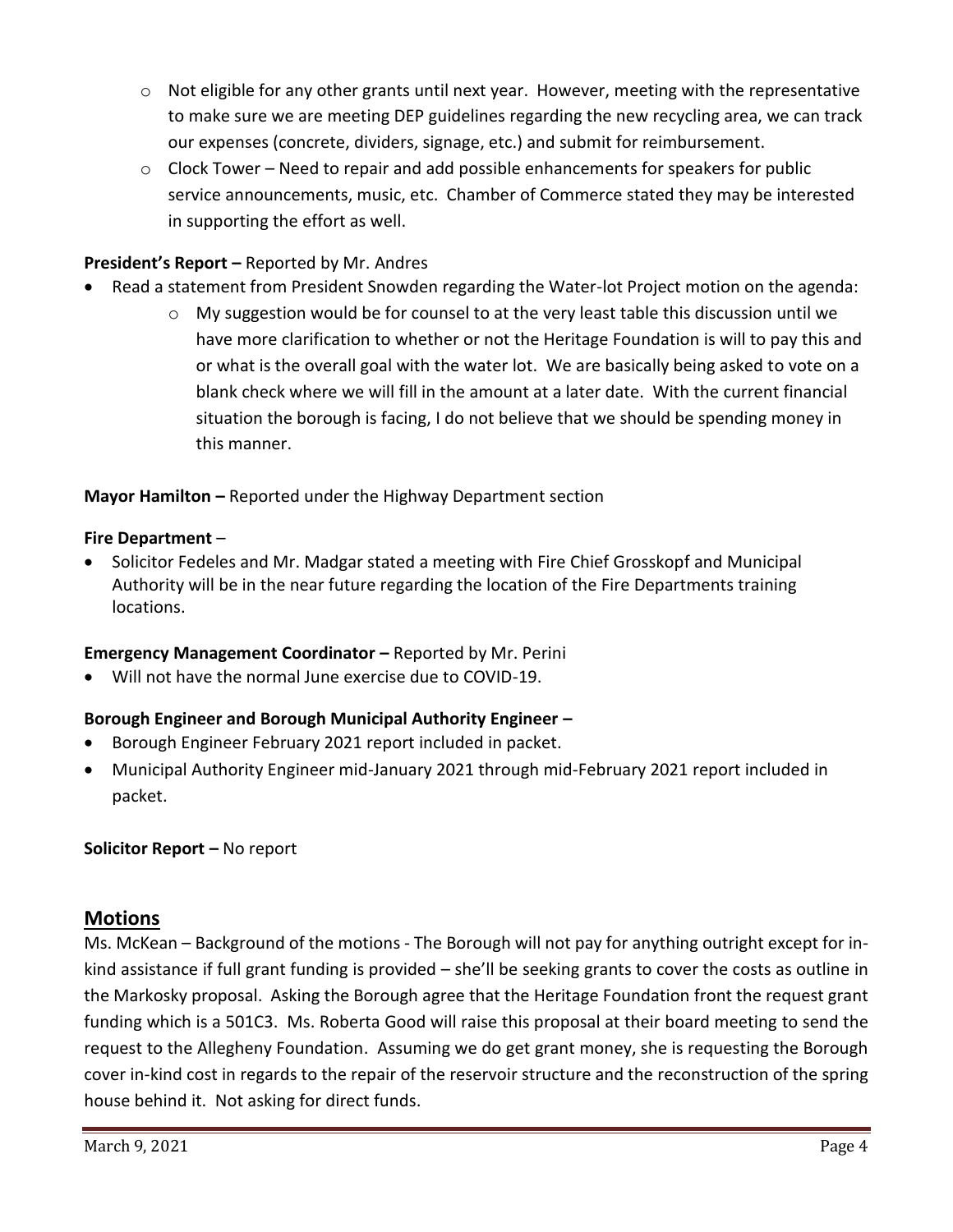### **Motion – Water-lot Project**

*Motion by Ms. McKean, I move that Beaver Borough Council support the Beaver Area Heritage Foundation's willingness to seek grant funding for the Water-lot Project, as proposed by the Markovsky Engineering Firm. Seconded by Mr. Sebastian.* 

Discussion:

- Ms. McKean Restoration cost may not be that much as listed in the proposal.
- $\bullet$  Solicitor Fedeles Study is a professional service does not have to go out to bid. Depending on the cost of the work – that may need to go out to bid.
- Mr. Sebastian No money will be spent until possibly after the study is done.
	- $\circ$  Ms. McKean If she cannot get any grants, she'll come back to council stating that she wants to submit as a Keystone Grant and needs 50% of the money. In the time being she'll try to locate grant money.
- Mr. Martone Feasibility study in three components to do an evaluation seems excessive. He spoke to Brighton Township regarding the hill erosion.
- Ms. McKean Spring House and Reservoir are what needs to be restored. Hillside erosion and stormwater drainage can be looked at in the future.
- Mayor Hamilton In favor of preserving the water-lot and putting in signage, however, concerned this project is excessive.
- Ms. McKean The 501C3 is just to solicit grants.

# *Roll call vote: Mr. Sebastian – Yes, Mr. Bovalino – No, Mr. Andres – No, Ms. McKean – Yes, Mr. Deelo – Yes, Mr. Perini – Yes, Mr. Rathbun – Yes. Motion passed on the indicated roll call vote: 5-2.*

# **Motion – Borough assistance for Water-lot Project**

*Motion by Ms. McKean, Assuming full grant funding is awarded for the Reservoir and Spring House components for the Water-lot Project, I move that Beaver Borough Council agree to provide in-kind (e.g., labor, materials, equipment) Borough resources for these components. Seconded by Mr. Perini.*  Discussion:

- Mr. Madgar What amount of work is being requested and how much time? What is the scope of work?
- Ms. McKean Need to fix crack in ceiling of reservoir, remove vegetation on top, masonry in back, reconstructing Spring House and remove soil cover from stone. If more complicated, then they need to think about different funding.
	- $\circ$  Mr. Martone Structural analysis will be part of the study
- Mr. Rathbun Recommend tabling until we know the borough cost
- Ms. McKean This is needed to put in the body of the grant that the borough will provide inkind contribution to help support the grant funding.
- Mr. Madgar Turnaround time?